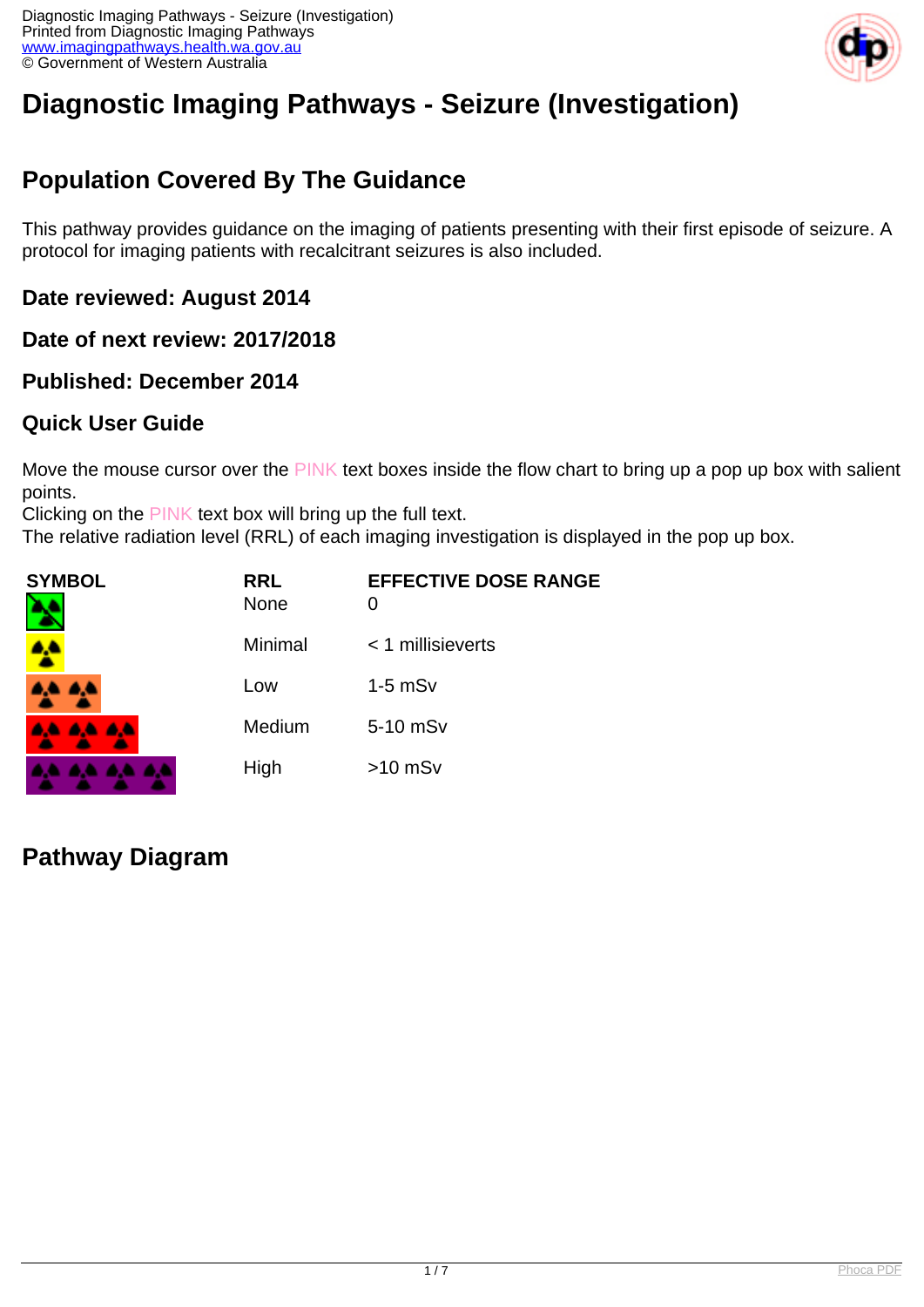Diagnostic Imaging Pathways - Seizure (Investigation) Printed from Diagnostic Imaging Pathways [www.imagingpathways.health.wa.gov.au](http://www.imagingpathways.health.wa.gov.au/) © Government of Western Australia





#### **Image Gallery**

Note: These images open in a new page

#### **1a Arterio-Venous Malformation**

Image 1a and 1b (Magnetic Resonance Imaging): Axial and coronal images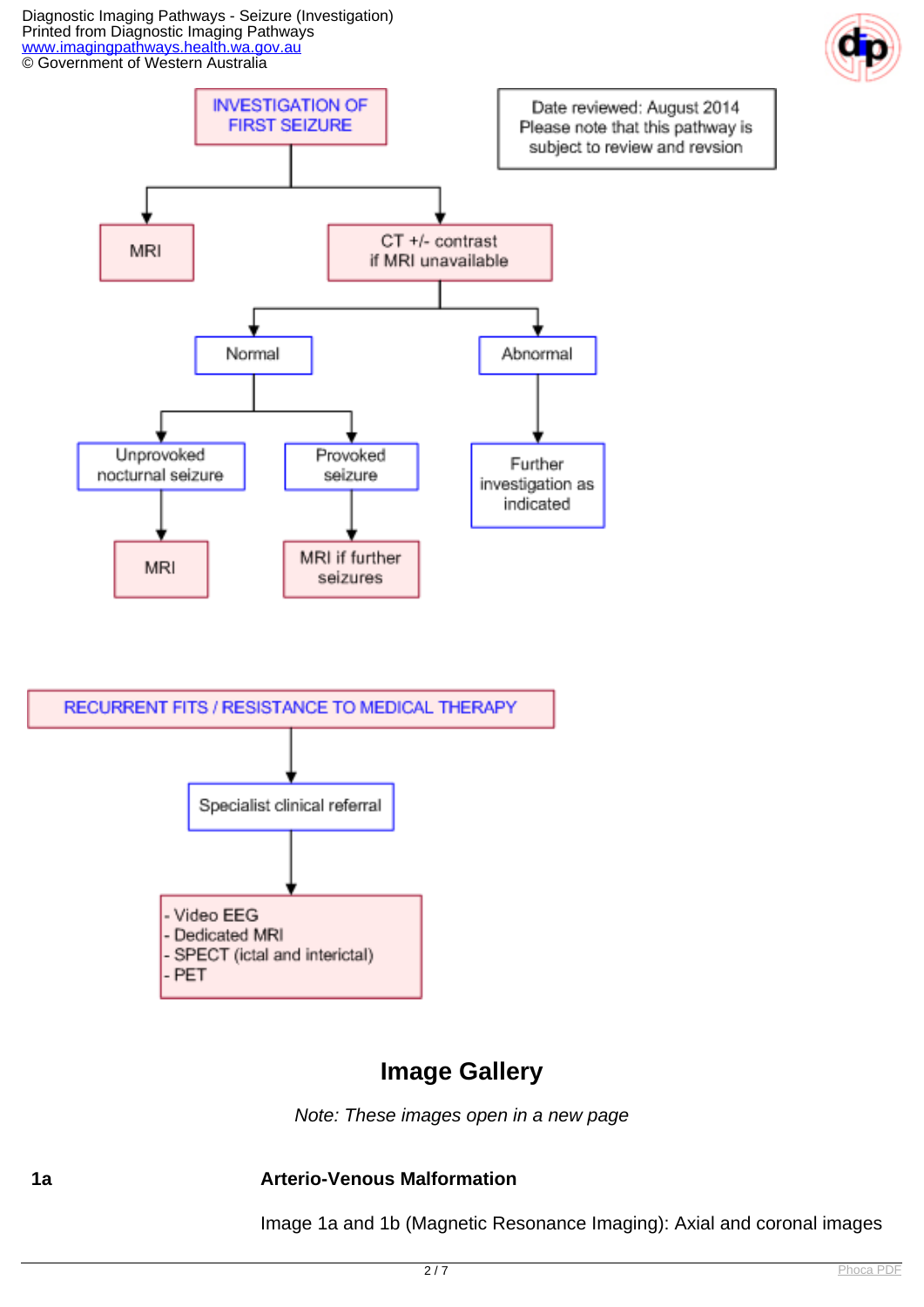



demonstrating a large left parieto-occipital arterio-venous malformation (arrows).

**1b**



## **Teaching Points**

- Patients without a provoked cause of first seizure require further evaluation through imaging
- In the emergency setting, contrast enhanced CT of the brain is a useful initial investigation
- MRI can depict subtle abnormalities that may go unrecognised on CT. Specific seizure protocols may be utilised in order to identify the epileptogenic focus
- Refractory epilepsy requires specialist referral. Video EEG, SPECT and PET have a role in this sub-group of patients

# **Computed Tomography (CT)**

- When MRI is unavailable, CT is the next best imaging modality for establishing the cause of seizures and is able to detect early surgical lesions in the acute setting [11](index.php?option=com_content&view=article&id=83&tab=references#11)[,12](index.php?option=com_content&view=article&id=83&tab=references#12)
- Can identify large structural abnormalities and remains adequate in the emergency or perioperative setting [1](index.php?option=com_content&view=article&id=83&tab=references#1),[13](index.php?option=com_content&view=article&id=83&tab=references#13)[,14](index.php?option=com_content&view=article&id=83&tab=references#14)
- The role of contrast administration for both CT as well as MRI needs to be assessed [19](index.php?option=com_content&view=article&id=83&tab=references#19)
- CT head with contrast enhancement may be useful in the setting of a focal seizure, neurological deficit, possible trauma, or absence of history of alcohol misuse
- Limitations: less sensitive than MRI at detecting the nature of the abnormality and demonstrating more subtle lesions such as encephalitis, hyperacute infarction, small mass lesions including tumours and vascular malformations, hippocampal sclerosis and developmental cortical malformations [7-10](index.php?option=com_content&view=article&id=83&tab=references#7)

## **Magnetic Resonance Imaging (MRI)**

- $\bullet$  Imaging modality of choice for evaluation of epilepsy [1](index.php?option=com_content&view=article&id=83&tab=references#1),[2](index.php?option=com_content&view=article&id=83&tab=references#2)
- Usually recommended in all patients with first seizure [3,](index.php?option=com_content&view=article&id=83&tab=references#3)[4](index.php?option=com_content&view=article&id=83&tab=references#4)
- Imaging technique used depends on the specific type of seizures suspected on clinical assessment and EEG eg a dedicated temporal lobe protocol for clinically suspected temporal lobe epilepsy or high resolution imaging through a possible epileptogenic region in those with clinically suspected extratemporal epilepsy [2](index.php?option=com_content&view=article&id=83&tab=references#2)
- The identification of a lesion in extratemporal areas or of atrophy/increase signal in temporal lobe by qualitative or quantitative MRI, has a high correlation with the site of epileptogenesis [5](index.php?option=com_content&view=article&id=83&tab=references#5)
- Allows diagnosis and provides prognostic information which can alter management for the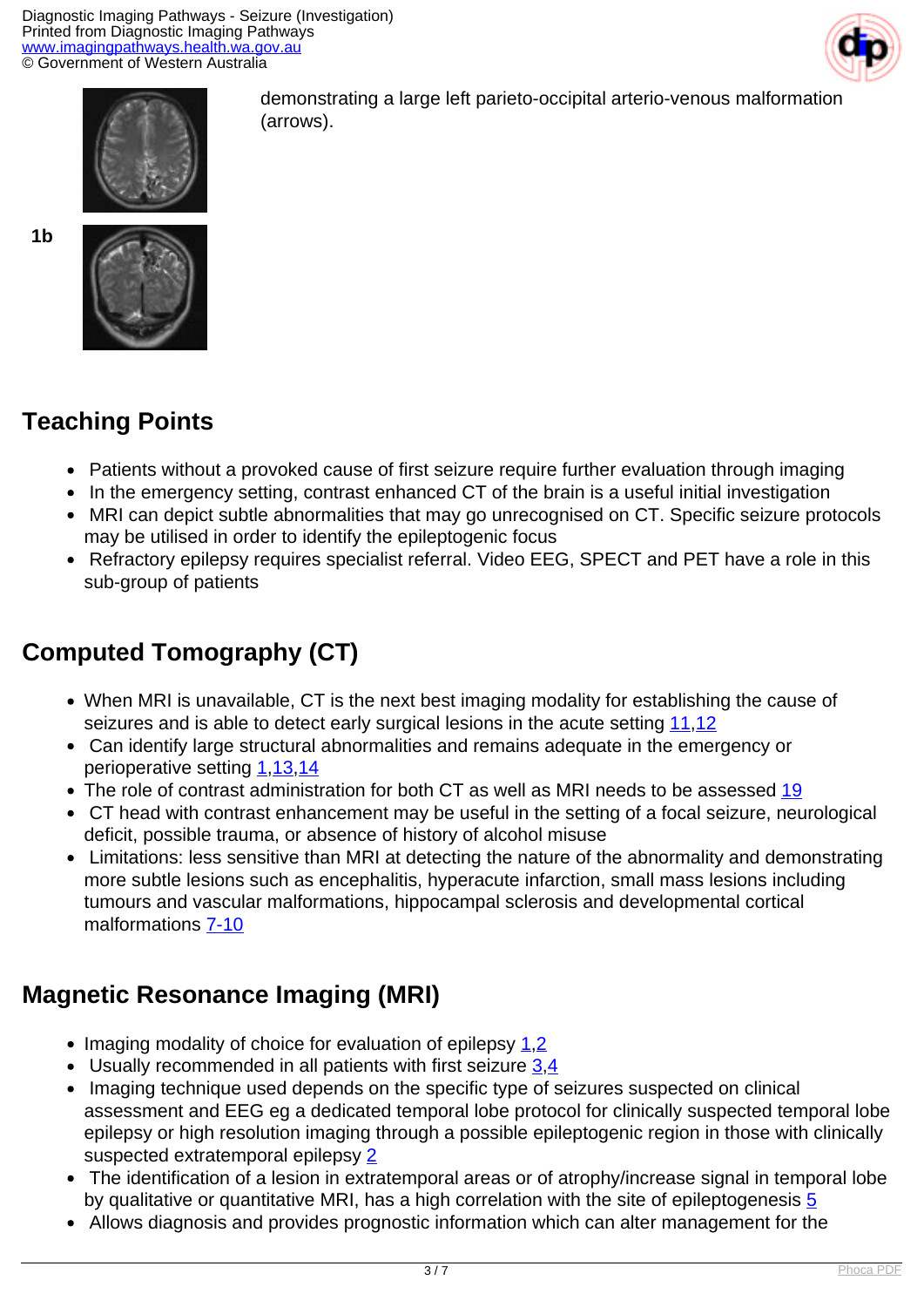

individual patient with newly diagnosed partial seizures  $6$ 

- Superior to CT in detection of cerebral lesions related to epilepsy, especially gliomas and cavernous malformations. Therefore, MRI may be needed to image patients with normal or inconclusive CT [3](index.php?option=com_content&view=article&id=83&tab=references#3)[,7-10](index.php?option=com_content&view=article&id=83&tab=references#7)
- MRI will be needed to detect and assess epileptogenic lesions unless there is an established provocative event
- Limitations
	- Limited availability and expense
	- Patients with contraindications to MRI

#### **Magnetic Resonance Imaging (MRI) in Refractory Epilepsy**

- Essential for pre-surgical evaluation of patients with uncontrolled epilepsy considered for surgery [15,](index.php?option=com_content&view=article&id=83&tab=references#15)[16](index.php?option=com_content&view=article&id=83&tab=references#16)
- MRI can provide quantitative and qualitative assessment and information and should be targeted to the area of clinical and EEG abnormalities (e.g. temporal or frontal lobe epilepsy)  $1.5$  $1.5$  $1.5$
- Provides the anatomical resolution necessary for more accurate interpretation of functional imaging studies such as, SPECT and FDG-PET

#### **Positron Emission Tomography (PET)**

- Functional imaging technique allows presurgical localisation of seizure focus in patients with medically refractory partial seizures [5](index.php?option=com_content&view=article&id=83&tab=references#5),[18](index.php?option=com_content&view=article&id=83&tab=references#18)
- During focal seizures, cerebral metabolic activity increases in the epileptogenic area, and PET reveals localised hypermetabolism. Interictal FDG-PET is useful for localisation of the epileptogenic region in patients with clinical syndrome of refractory mesial temporal lobe epilepsy or with suspected neocortical temporal lobe epilepsy [18](index.php?option=com_content&view=article&id=83&tab=references#18)
- Interictal FDG-PET has sensitivity of 84% and specificity of 86% for temporal lobe epilepsy and 33% sensitivity and 95% specificity for extratemporal epilepsy [5](index.php?option=com_content&view=article&id=83&tab=references#5)
- Useful in cases where there is discordant information eg EEG shows right temporal focus and MRI shows left mesial temporal sclerosis, or if MRI is normal in a patient with clinical/electrographic evidence of temporal epilepsy or if there is bilateral mesial temporal sclerosis. Also may be of value where there is "dual pathology" eg temporal sclerosis and a structural abnormality of uncertain significance elsewhere
- Limitations: expensive and limited availability

### **Single Photon Emission Computed Tomography (SPECT)**

- Functional imaging technique useful in localisation of the seizure focus in the presurgical evaluation of patients with medically refractory epilepsy [5](index.php?option=com_content&view=article&id=83&tab=references#5).17
- Useful in cases where there is discordant data in temporal lobe epilepsy, non-lesional temporal or extratemporal epilepsy
- A seizure focus typically manifests as a focus of hypoperfusion on interictal examinations and as a focus of increased perfusion on ictal examinations [17](index.php?option=com_content&view=article&id=83&tab=references#17)
- Ictal scans are compared with interictal baseline examination to detect subtle changes [17](index.php?option=com_content&view=article&id=83&tab=references#17)
- Usually concurrent video EEG is required to allow correlation of the blood flow changes with clinical and electrophysiological changes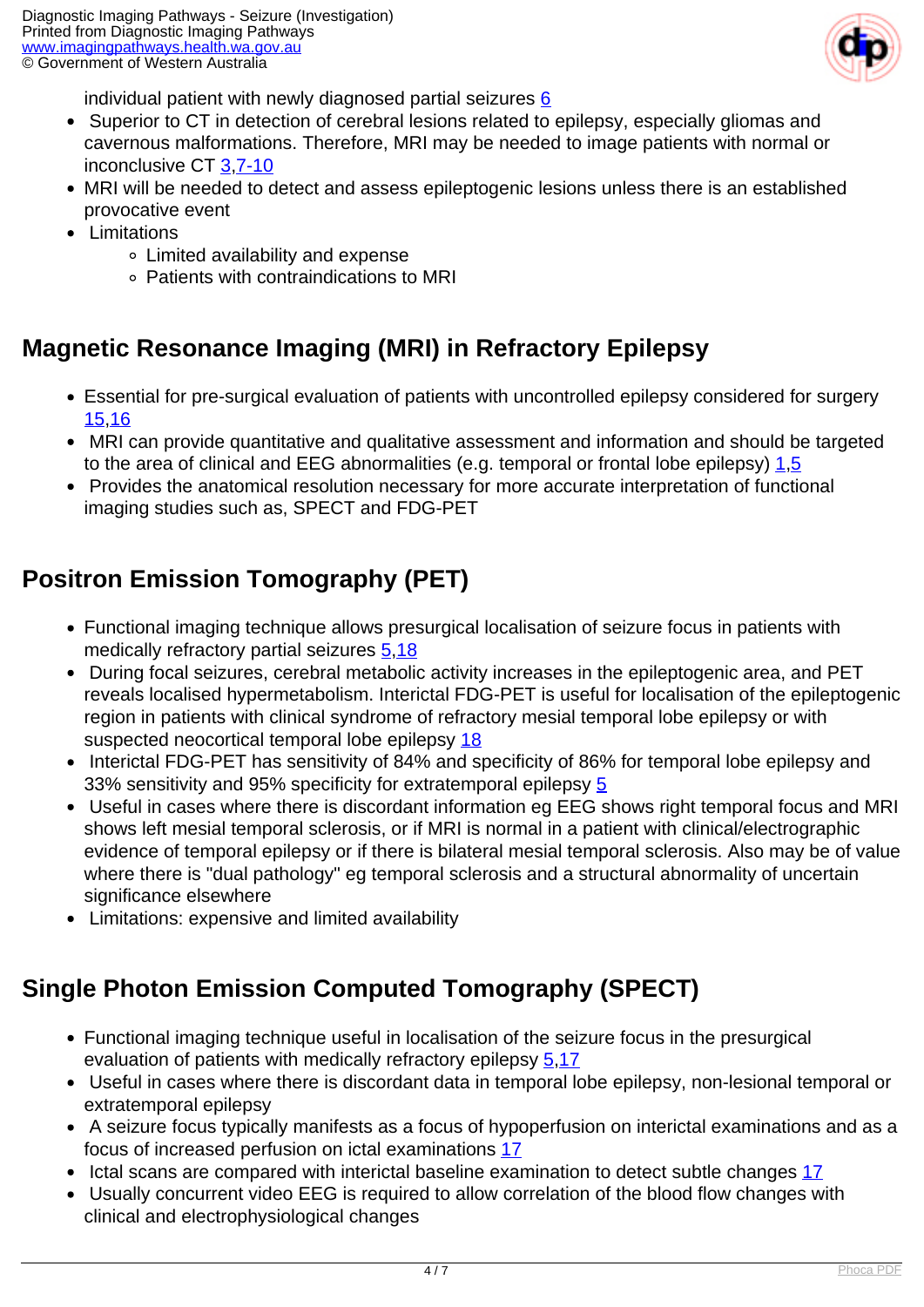

 Limitations: difficult interpretation requiring knowledge of seizure type, clinical activity, time of ictal injection in relation to seizure onset, and MRI findings [5](index.php?option=com_content&view=article&id=83&tab=references#5)

#### **References**

References are graded from Level I to V according to the Oxford Centre for Evidence-Based Medicine, Levels of Evidence. [Download the document](http://www.cebm.net/wp-content/uploads/2014/06/CEBM-Levels-of-Evidence-2.1.pdf)

- 1. Connor SEJ, Jarosz JM. **Magnetic resonance imaging of patients with epilepsy.** Clin Radiol. 2001;56:787-801. (Review article)
- 2. Bradley WG, Shey RB. **MR imaging evaluation of seizures.** Radiology. 2000;214:651-6. (Review article)
- 3. King MA, Newton MR, Jackson GD, et al. **Epileptology of the first-seizure presentation: a clinical, electroencephalographic, and magnetic resonance imaging study of 300 consecutive patients.** Lancet. 1998;352:1007-11. (Level II evidence). [View the reference](http://www.ncbi.nlm.nih.gov/entrez/query.fcgi?cmd=Retrieve&db=pubmed&dopt=Abstract&list_uids=9759742)
- 4. Scheuer ML, Pedley TA. **The evaluation and treatment of seizures.** N Engl J Med. 1990;323(21):1468-74. (Review article)
- 5. Spencer SS. **The relative contributions of MRI, SPECT, and PET imaging in epilepsy.** Epilepsia. 1994;35(S6):S72-S89. (Level III evidence)
- 6. Van Paesschen W, Duncan JS, Stevens JM, et al. **Etiology and early prognosis of newly diagnosed partial seizures in adults: a quantitative hippocampal MRI study.** Neurology. 1997;49:753-7. (Level III evidence)
- 7. Latack JT, Abou-Khalil BW, Siegel GJ, et al. **Patients with partial seizures: evaluation by MR, CT and PET imaging.** Radiology. 1986;159:159-63. (Level III evidence)
- 8. Laster DW, Penry JK, Moody DM, et al. **Chronic seizure disorders: contribution of MR imaging when CT is normal.** Am J Neuroradiol. 1985;6:177-80. (Level II/III evidence)
- 9. Bergen D, Bleck T, Ramsey R, et al. **Magnetic resonance imaging as a sensitive and specific predictor of neoplasms removed for intractable epilepsy.** Epilepsia. 1989;30:318-21. (Level III evidence)
- 10. Rigamonti D, Hadley MN, Drayer BP, et al. **Cerebral cavernous malformations: incidence and familial occurrence.** N Engl J Med. 1988;319:343-7. (Level III evidence)
- 11. Ramirez-Lassepas M, Cipolle RJ, Morillo LR, et al. **Value of computed tomographic scan in the evaluation of adult patients after their first seizure.** Ann Neurol. 1984;15:536-43. (Level III evidence)
- 12. Theodore WH, Dorwart R, Holmes M, et al. **Neuroimaging in refractory partial seizures: comparison of PET, CT and MRI.** Neurology. 1986;36:750-9. (Level III evidence)
- 13. Sempere AP, Villaverde FJ, Martinez-Menendez B, et al. **First seizure in adults: a prospective study from the emergency department.** Acta Neurol Scand. 1992;86:134-8. (Level III evidence)
- 14. Schoenenberger RA, Heim SM. **Indication for computed tomography of the brain in patients with first uncomplicated generalized seizure.** BMJ. 1994;309:986-9. (Level III evidence)
- 15. Commision on Neuroimaging of the International League Against Epilepsy. **Guidelines for neuroimaging evaluation of patients with uncontrolled epilepsy considered for surgery.** Epilepsia. 1998;39(2):1375-6. (Practice guideline)
- 16. Sperling MR, Wilson G, Engel J Jr, et al. **Magnetic resonance imaging in intractable partial epilepsy: correlative studies.** Ann Neurol. 1986;20:57-62. (Level II/III evidence) (Guideline document)
- 17. Mullan BP, O'Connor MK, Hung JC. **Single photon emission computed tomography.** Neuroimaging Clin N Am. 1995;5(4):647-73. (Review article)
- 18. DeCarli C, McIntosh AR, Blaxton TA. **Use of positron emission tomography for the evaluation of epilepsy.** Neuroimaging Clin N America. 1995;5(4):623-45. (Review article)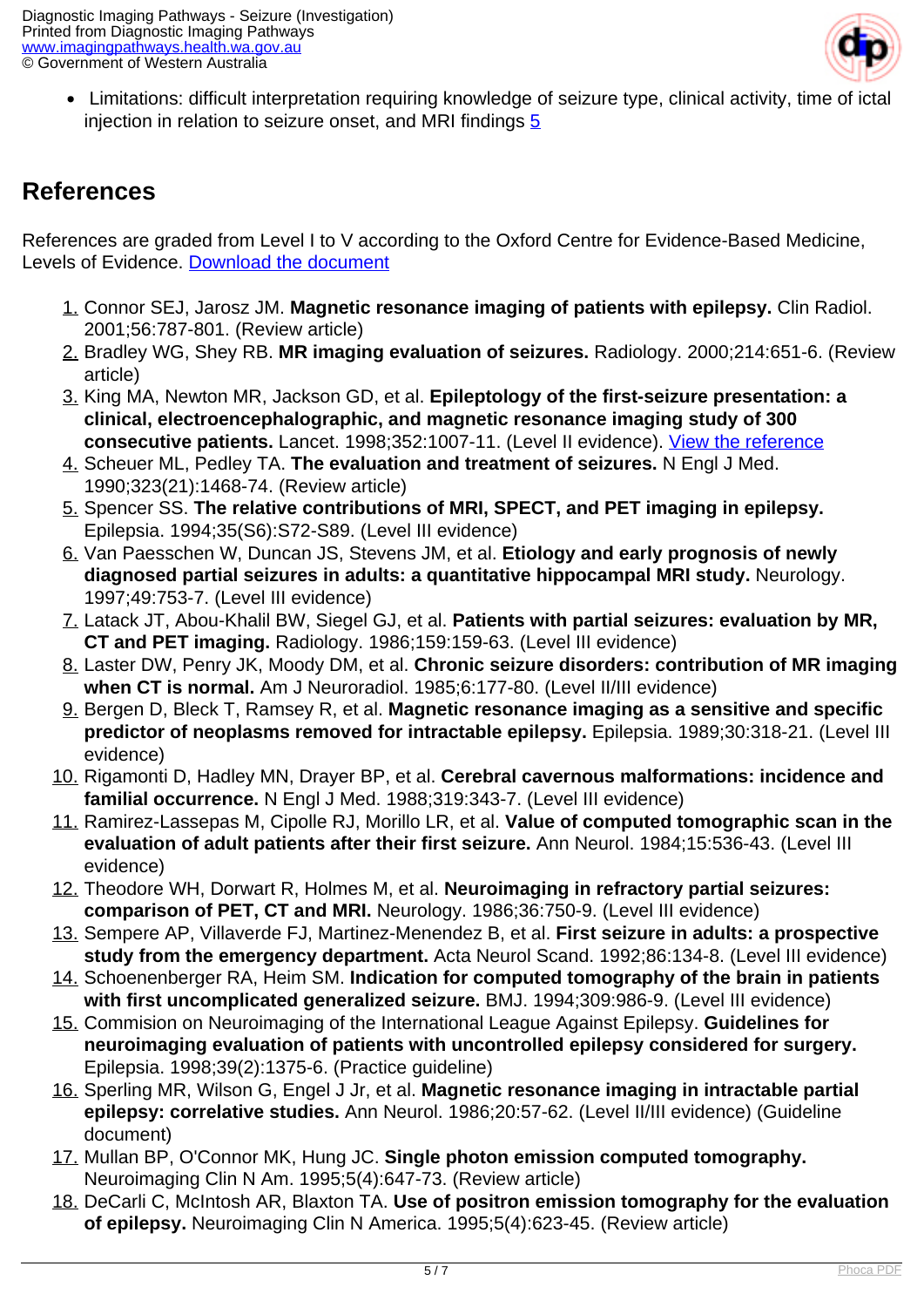

19. Harden CL, Huff JS, Schwartz TH, Dubinsky RM, Zimmerman RD, Weinstein S, Foltin JC, Theodore WH. **Reassessment: Neuroimaging in the emergency patient presenting with seizure (an evidence-based review): Report of the Therapeutics and Technology Assessment Subcommittee of the American Academy of Neurology.** Neurology. 2007;69:1772-80. (Level I evidence)

#### **Information for Consumers**

| Information from this website                                                                                                                                                                                     | <b>Information from the Royal</b><br><b>Australian and New Zealand</b><br><b>College of Radiologists' website</b>                                                                                                                                                                                                                                                                                                                                                          |
|-------------------------------------------------------------------------------------------------------------------------------------------------------------------------------------------------------------------|----------------------------------------------------------------------------------------------------------------------------------------------------------------------------------------------------------------------------------------------------------------------------------------------------------------------------------------------------------------------------------------------------------------------------------------------------------------------------|
| <b>Consent to Procedure or Treatment</b><br><b>Radiation Risks of X-rays and Scans</b><br><b>Computed Tomography (CT)</b><br><b>Magnetic Resonance Imaging (MRI)</b><br><b>Positron Emission Tomography (PET)</b> | <b>Computed Tomography (CT)</b><br><b>Contrast Medium (Gadolinium versus</b><br>lodine)<br><b>Gadolinium Contrast Medium</b><br><b>Iodine-Containing Contrast Medium</b><br><b>Magnetic Resonance Imaging (MRI)</b><br><b>Plain Radiography/X-rays</b><br><b>Radiation Risk of Medical Imaging During</b><br>Pregnancy<br><b>Radiation Risk of Medical Imaging for</b><br><b>Adults and Children</b><br><b>Nuclear Medicine</b><br><b>PET Scan</b><br><b>SPECT-CT Scan</b> |

#### **Copyright**

© Copyright 2015, Department of Health Western Australia. All Rights Reserved. This web site and its content has been prepared by The Department of Health, Western Australia. The information contained on this web site is protected by copyright.

#### **Legal Notice**